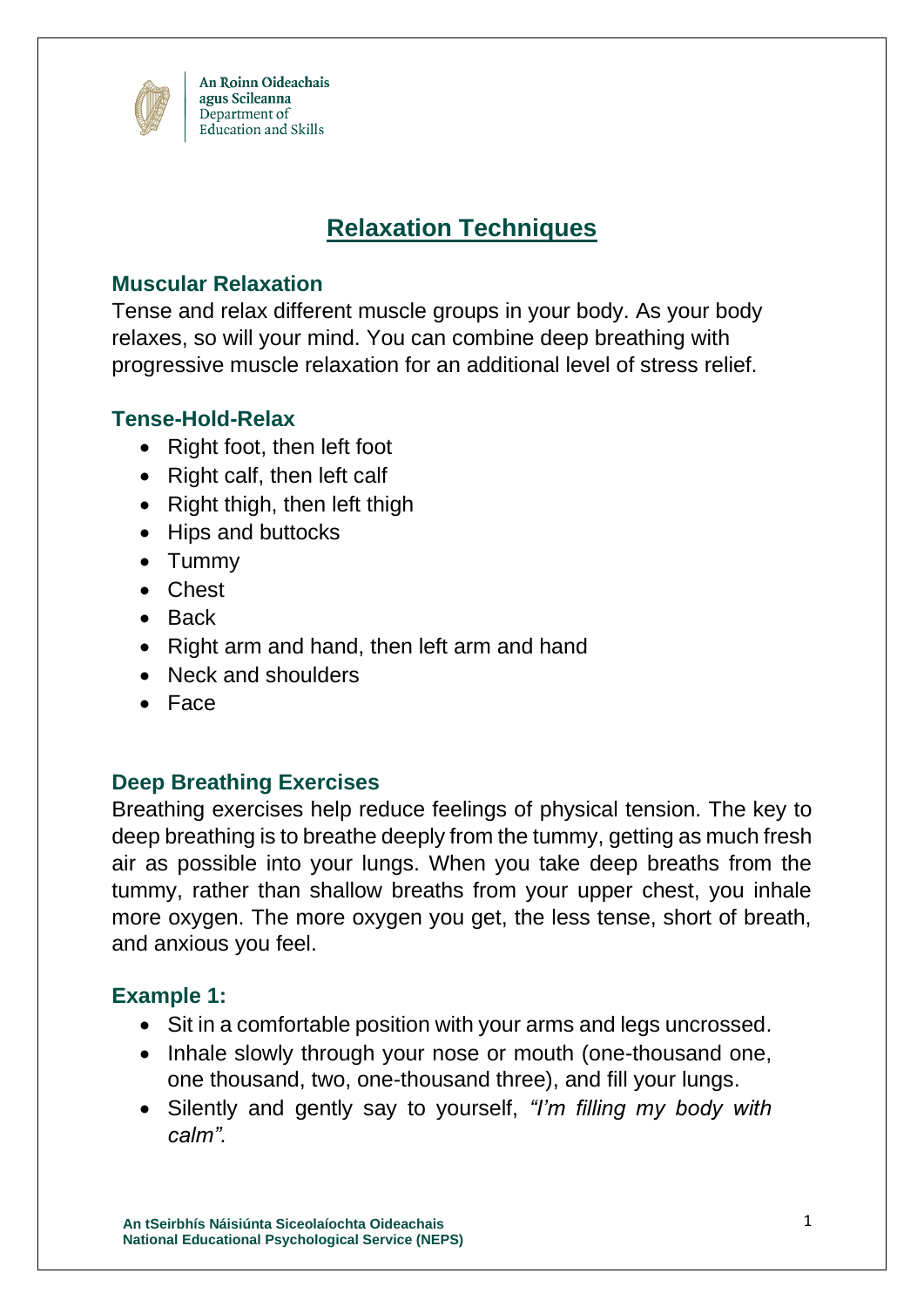

- Exhale slowly through your mouth (one-thousand one, onethousand two, one-thousand three), and comfortably empty your lungs.
- Silently and gently say to yourself, *"I'm letting the tension drain away".*
- Repeat five times slowly.

## **Example 2:**

- Sit comfortably with your back straight. Put one hand on your chest and the other on your tummy.
- Breathe in through your nose. The hand on your tummy should rise. The hand on your chest should move very little.
- Exhale through your mouth, pushing out as much air as you can while contracting your abdominal muscles.
- The hand on your tummy should move in as you exhale, but your other hand should move very little.
- Continue to breathe in through your nose and out through your mouth.
- Try to inhale enough so that your lower tummy rises and falls. Count slowly as you exhale.

## **Visualisation**

Close your eyes and use your imagination to imagine that you are walking down a soft wide path towards the ocean. As you walk you feel calm and safe – breathing in and out – calmly and deeply.

*You can hear the waves rolling onto the beach. You can smell the ocean. You can feel a beautiful cooling breeze on your face. As you continue along the path - breathing in and out – slowly and deeply – you feel the sand beneath your feet – it's soft and warm. The sun is shining and the sea is blue and glistening. The sound of the waves rolling onto the beach feels comforting and relaxing. And as you look out at the sea you can match your breathing to the pattern of the waves – slowly in and deeply out– relaxed and happy. You can feel the sun's warmth filling the whole of your body as you gaze towards the water which is bright and blue and green. The beach is golden, long and*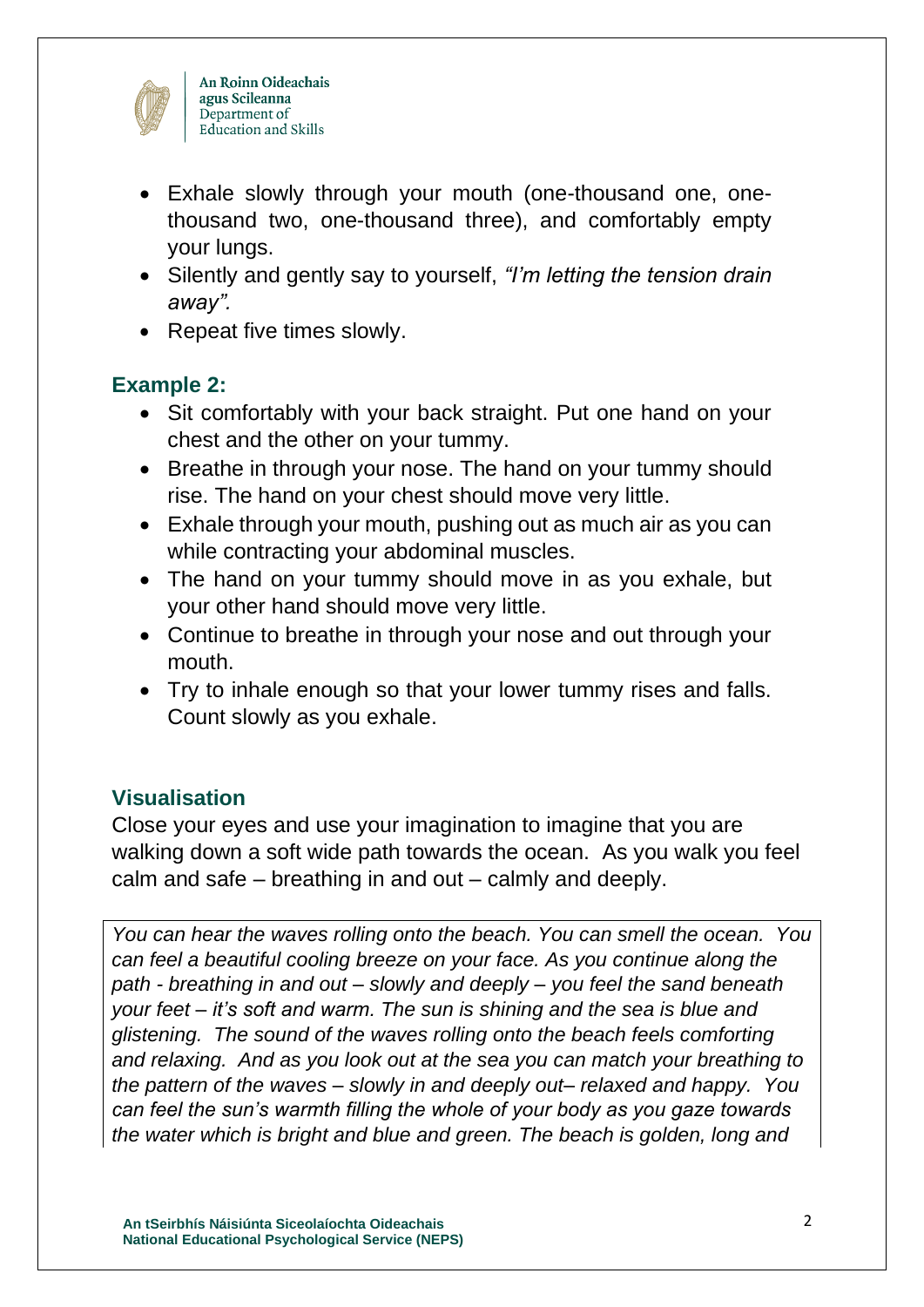

*wide and there is no-one here but you. This is your beach – your place – your time.*

*Breathing in, filling your body with warmth and relaxation and breathing out – letting go of any stress. As you continue to breathe slowly and deeply, lower yourself onto the sand. Sitting here quietly you can watch the waves lapping onto the beach – the water is clear and bright and as you watch you continue to feel the warm relaxing feeling flowing over you – and you feel safe and happy and content.* 

*There is no-one here but you – this is your beach – this is your place – this is your time. Sitting here in the warm, soft sand, soaking up the sunshine you feel strong and calm and you feel ready to return. Breathing in and out …slowly and deeply.* 

#### **Body Focus**

Take a deep breath and close your eyes for a few moments. Sense where your body is in contact with the environment around you (chair, floor etc.). Sense where your weight is resting. Now take another deep breath and move your body in some way to get more comfortable and relaxed. Are there any parts of your body that feel very tense or sore? If you find one, take a deep breath and try to imagine that place loosening up. Then gently and slowly move that part of the body just a little bit to let it loosen and relax.

#### **Mindfulness Exercise**

Mindfulness is the process of bringing one's attention to the present moment. This is a simple mindfulness technique:

- Choose an object (it can be anything) from your immediate environment
- Focus on watching it for a minute or two
- Don't do anything except notice the thing you are looking at
- Simply relax into a harmony for as long as your concentration allows
- Look at it as if you are seeing it for the first time
- Visually explore every aspect of its shape